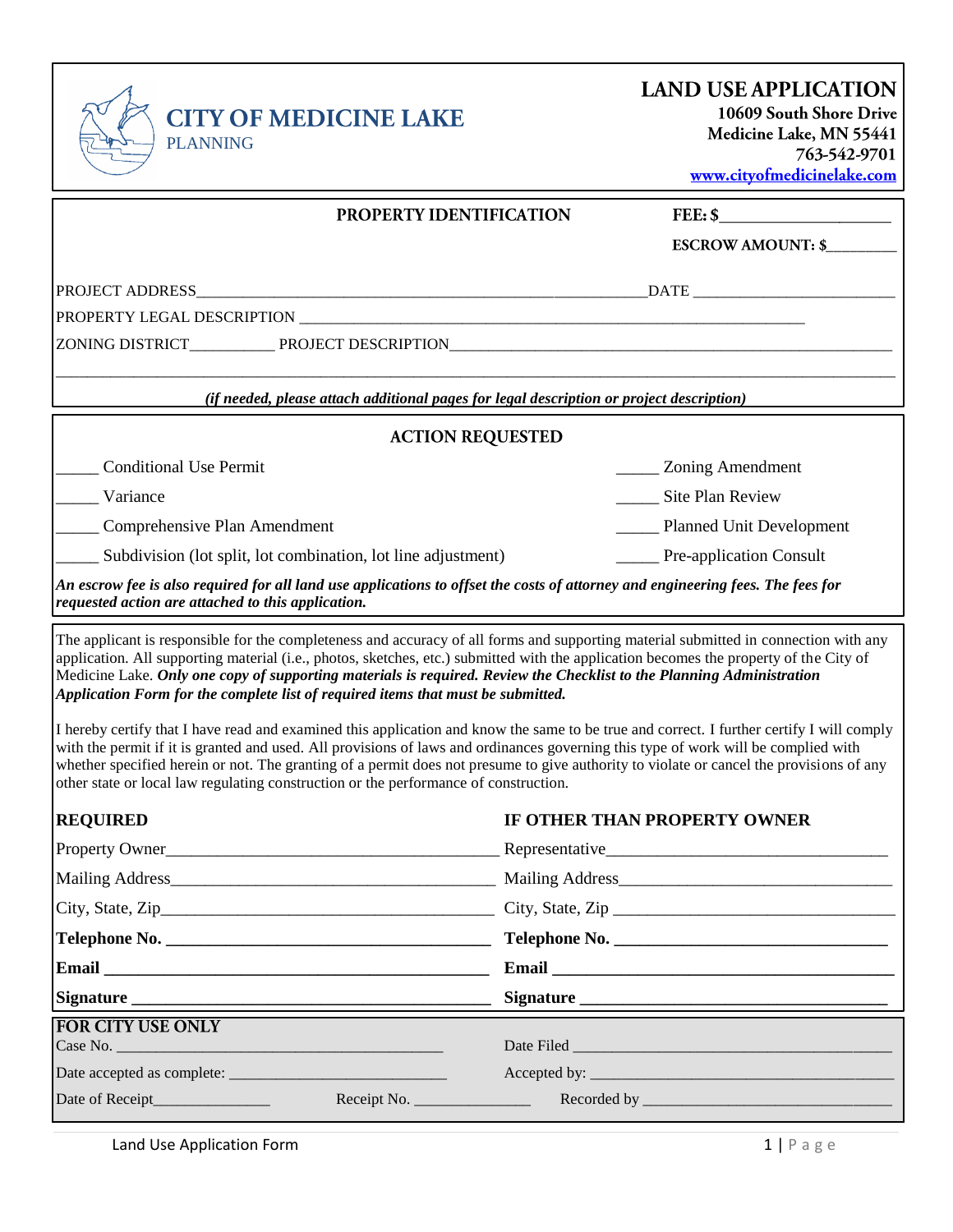### **Additional Information**

**Payment of Fees:** The applicant acknowledges that before this request can be considered, all required information and fees (including all up front escrow deposits) must be paid to the City. If additional fees are required to cover costs incurred by the City, the City has the right to require additional payment. Such expenses may include (but are not limited to) personnel costs, fees for consultants, legal assistance and other professionals, recording fees, along with other overhead costs. The amount of escrow is determined by the City of Medicine Lake fee schedule in effect at the time of the application submittal. The applicant also acknowledges that it may be required to file, at his or her expense, appropriate resolutions, agreements or other documents evidencing approval of the application. The applicant agrees that the City may withhold the issuance of a building permit until all financial matters are resolved. If need be, the City reserves the right to pass outstanding balances from this application to Hennepin County to be assessed on the following year's property taxes for the property involved as indicated on page one of this application and the Property Owner agrees to such assessment.

- $\Box$  Per M.S. 71.462, an applicant may request that the City provide a written, nonbinding estimate of the anticipated consulting fees to be charged to the applicant based on information available at the time of application. By checking this box, I request that the City provide that estimate, and I acknowledge that by making this request, the application shall not be deemed complete until the city has:
	- 1. provided an estimate to the applicant;
	- 2. received the required application fees as specified by the city;
	- 3. received a signed acceptance of the fee estimate from the applicant; and
	- 4. received a signed statement that the applicant has not relied on the estimate of fees in its decision to proceed with the final application from the applicant.

**Agenda Deadline:** The deadline for submittal of land use applications is the last day of the month preceding the month of Planning Commission review. For example, to be on the Planning Commission agenda for November the complete application would need to be submitted by the last day in October. **The application is required to be deemed complete by the deadline in order to be scheduled on the agenda.** 

**Application Submission:** Applications should be submitted in electronic form to the zoning administrator at the following address: Brad Scheib, Hoisington Koegler Group Inc. 123 North Third Street, Suite 100 Minneapolis, MN 55401 Phone: 612.252.7122—emai[l brad@hkgi.com](mailto:brad@hkgi.com)

**Notice of Meeting Attendance:** In order for the Planning Commission and City Council to consider any application, the applicant or a representative designated in writing before the meeting must be present at the scheduled meeting. If not, the matter will be tabled until the next available agenda.

**Accessibility to Property for Site Review:** The signature of the Property Owner on this form hereby grants City Consultant Staff and City officials access on to the subject property for the purpose of conducting a site visit as part of the project review and consents to the review of such records of the Owner, Applicant or otherwise relating to the development as are necessary.

**Regular Meeting Schedule:** The Planning Commission meets the third Thursday of every month at 6:00 PM. The City Council meets the first Monday of every month at 6:00 PM. Applicants are advised that additional meetings and/or workshops are scheduled when necessary. Notice of these meetings is posted at City Hall.

**Pre-Construction Meeting:** For any land use application involving the construction or demolition of a structure, a preconstruction meeting is required. Mandatory meeting attendees include the property owner, the general contractor or permit holder, the Building Inspector, and Public Works Superintendent. The City Engineer and/or Zoning Administrator may also attend if related issues exist. The primary focus of the meeting is to clarify primary contacts for the demolition or construction activity, the roles of city representatives, terms of the construction management plan (if required) and its provisions, escrow and its application, insurance, review of the project plans and conditions imposed for their approval, and the intended construction schedule.